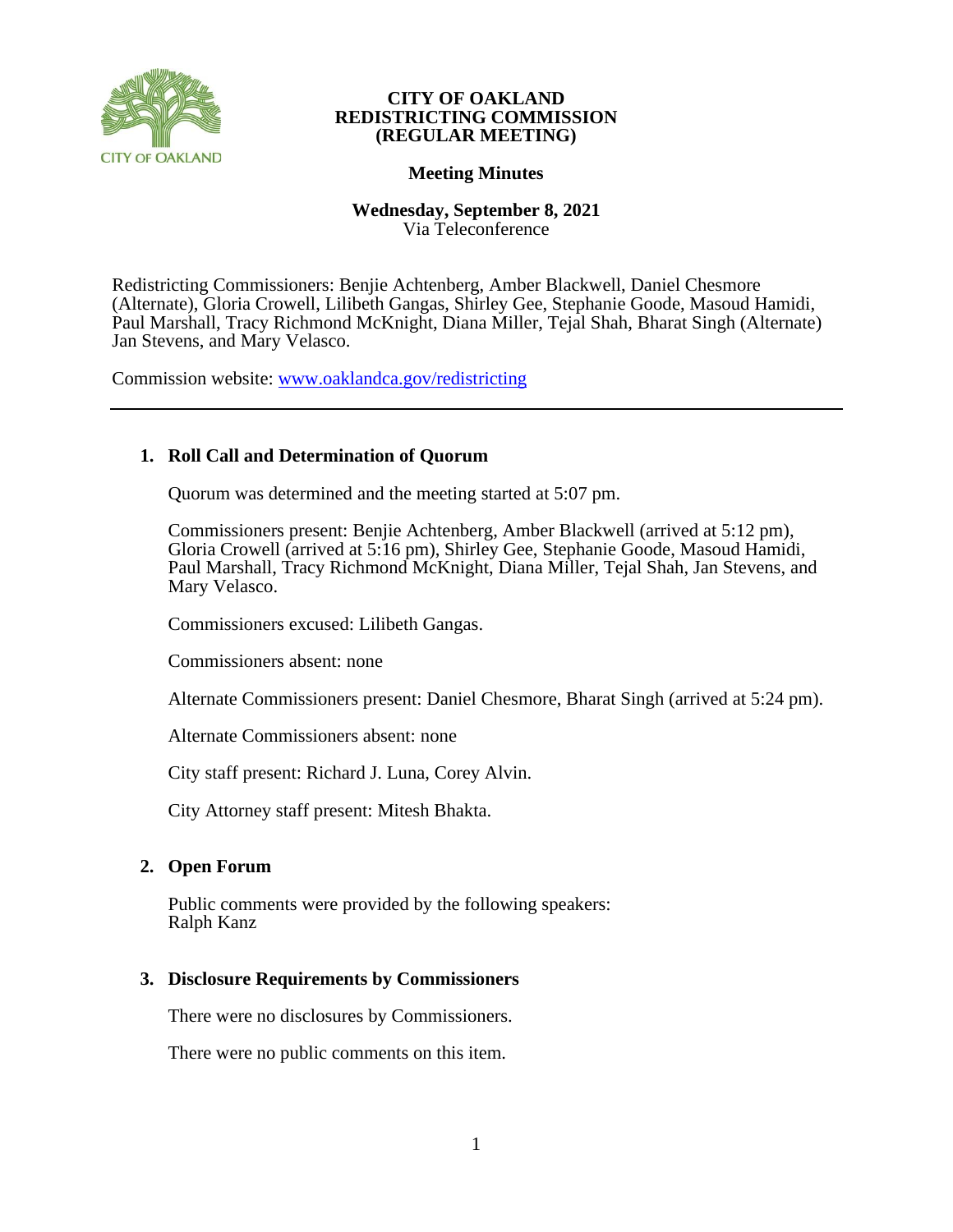## **Meeting Minutes (Continued)**

## **Wednesday, September 8, 2021** Via Teleconference

# **4. Approval of Meeting Minutes**

The Commissioners reviewed the draft meeting minutes. A motion was made by Shirley Gee, seconded by Jan Stevens, to approve the minutes for the meeting of August 11, 2021. The motion passed with 11 ayes (Achtenberg, Blackwell, Crowell, Gee, Goode, Hamidi, Marshall, Miller, Shah, Stevens, Velasco), one abstention (McKnight) and one excused (Gangas).

There were no public comments on this item.

# **5. Online Map Drawing and Outreach Training**

Commissioners received a training from Sophia Garcia of Redistricting Partners on DistrictR, the online map drawing software that will be used by the public for submitting district map proposals and submitting boundaries for communities of interest. Commissioners engaged in a question and answer session with the consultants and City staff. Commissioners requested additional data sets be included in the base layers of the online mapping software, such as expanding on the race, ethnicity and demographic data in the existing model and adding publicly accessible data sets through Alameda County and the City of Oakland.

There was no action on this item.

There were no public comments on this item.

Commissioner Diana Miller was excused from the meeting at 6:00 pm.

A motion was made by Stephanie Goode, seconded by Gloria Crowell, to take item 9, Redistricting Testimony, out of order and to open the public hearing. The motion passed with 11 ayes (Achtenberg, Blackwell, Crowell, Gee, Goode, Hamidi, Marshall, McKnight, Shah, Stevens, Velasco) and two excused (Gangas, Miller).

# **9. Redistricting Testimony**

Co-Vice Chair Tejal Shah facilitated the public hearing by calling for testimony.

The following speakers provided public testimony: Valerie A. Lanica Garcia Samuel Cheng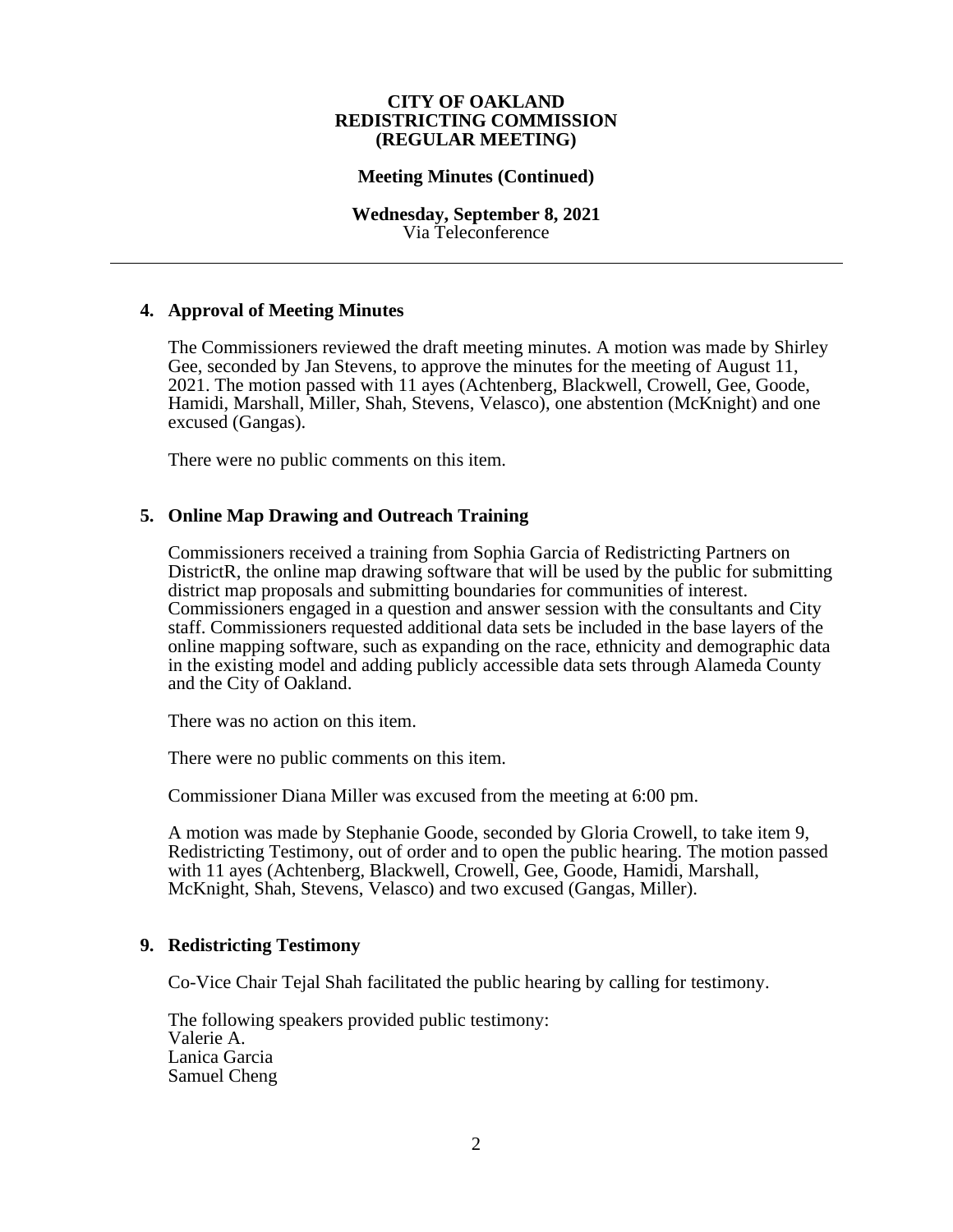## **Meeting Minutes (Continued)**

#### **Wednesday, September 8, 2021** Via Teleconference

Written comments were submitted by the following individuals or groups: Myan Duong, on behalf of the Vietnamese American Community Center of the East Bay Glenview Neighborhood Association Mary Vail

A motion was made by Gloria Crowell, seconded by Jan Stevens, to close the public hearing. The motion passed with 11 ayes (Achtenberg, Blackwell, Crowell, Gee, Goode, Hamidi, Marshall, McKnight, Shah, Stevens, Velasco) and two excused (Gangas, Miller).

## **6. Outreach Consultant Selection**

City staff member Richard J. Luna provided staff's recommendation to engage with East Side Arts Alliance, and subcontractor Outreach by Design LLC, to serve as the Commission's outreach and engagement consultants for the 2021 redistricting process. The Commissioners engaged in a question and answer session with Elena Serrano of East Side Arts Alliance and Charisma Acey of Outreach by Design LLC.

A motion was made by Gloria Crowell, seconded by Stephanie Goode, to approve staff's recommendation in contracting with East Side Arts Alliance and Outreach by Design LLC. The motion passed with 11 ayes (Achtenberg, Blackwell, Crowell, Gee, Goode, Hamidi, Marshall, McKnight, Shah, Stevens, Velasco) and two excused (Gangas, Miller).

Public comments were provided by the following speakers: Merika Regan

# **7. Budget Update**

City staff member Richard J. Luna stated the City is still closing out Fiscal Year 2020-21 finances and once that process is completed then a more precise number can be provided to the Commission on the total funds that could be carryforward to the current Fiscal Year 2021-22. Staff estimated \$23,000 would be eligible for carryforward and would provide an update to the Commission once that information was confirmed.

Chair Tracy Richmond McKnight requested the Commission receive information should additional funds be required to build additional data layers in DistrictR, the online mapping tool.

There was no action on this item.

There were no speakers on this item.

Commissioner Gloria Crowell exited the meeting at 6:30 pm.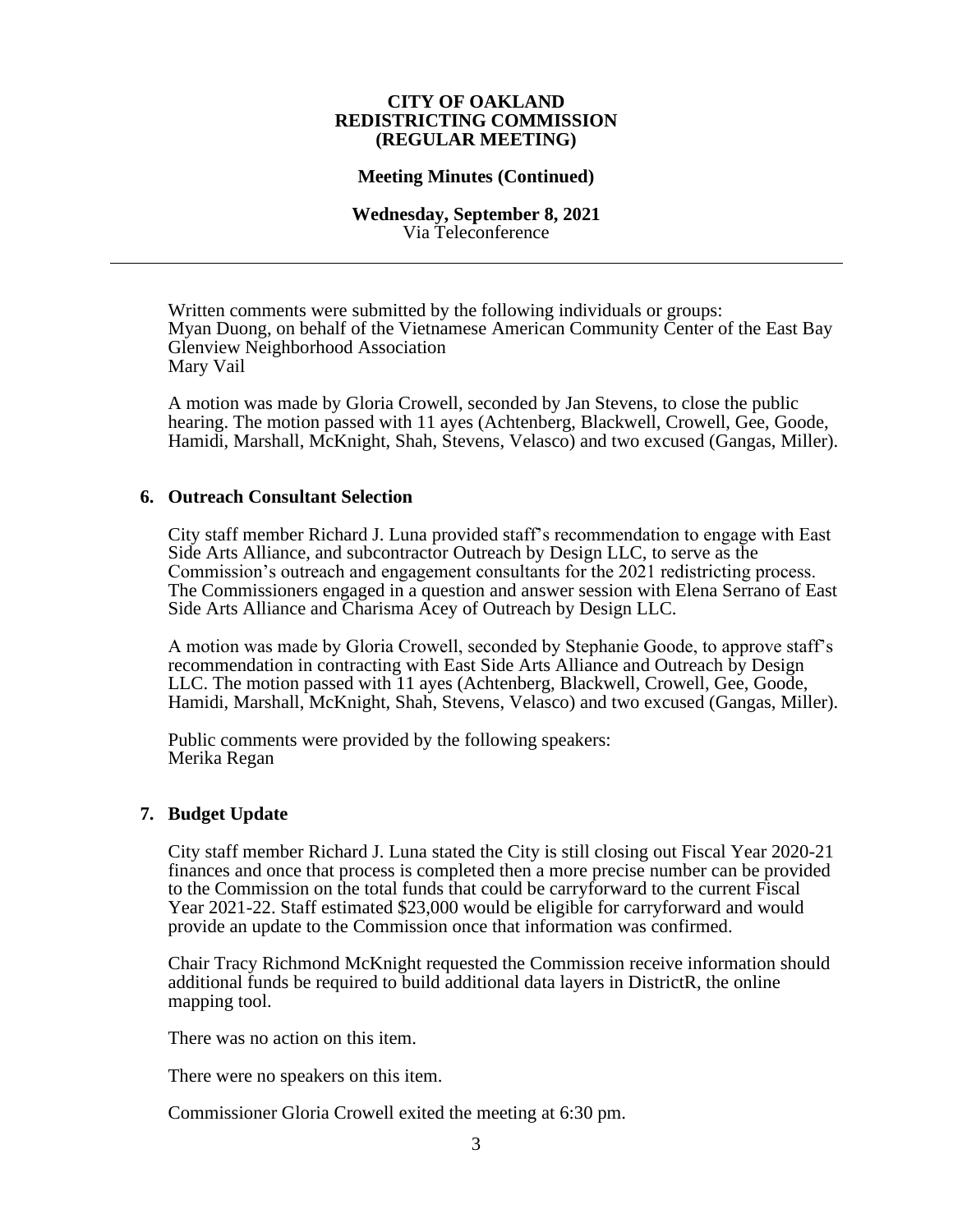## **Meeting Minutes (Continued)**

**Wednesday, September 8, 2021** Via Teleconference

## **8. 2020 U.S. Census Report and Consultant Direction on Draft Maps**

City staff member Richard J. Luna provided an update to the Commission that based on the initial 2020 U.S. Census data, there would be some shifts to the existing district boundaries based on population growth, primarily in Districts 3 and 7. City staff requested the Commission provide direction to Redistricting Partners, the Commission's technical consultants, on the number of draft maps the consultants should produce, including if the draft map proposals should consider and/or not consider the existing district boundaries.

Commissioners asked questions on the process for developing the new district boundaries, including the process in which the existing input would be factored into the first draft map proposals. Commissioners also questioned if there was enough community input received thus far to factor in testimony and communities of interest input in the initial draft maps that would be produced.

Commissioner Paul Marshall exited the meeting at 7:58 pm.

A motion was made by Stephanie Goode, seconded by Shirley Gee, to extend the meeting until 8:10 pm. The motion passed with nine ayes (Achtenberg, Blackwell, Gee, Goode, Hamidi, McKnight, Shah, Stevens, Velasco), two not present (Crowell, Marshall) and two excused (Gangas, Miller).

Commissioners continued to discuss potential motions, including one recommended by Commissioner Shirley Gee to direct the consultants to develop draft maps that reflect community input up to this point, and additional input that will come forward, and that are based on current existing lines and alternatives that do not factor the existing district boundaries. In the recommendation, all draft maps would consider community input received by the Commission.

An alternative motion was developed by Commissioner Tejal Shah in that the draft maps would factor community input submitted to the Commission and another set would not consider any community input since the Commission had yet to receive communities of interest testimony from the majority of groups in Oakland.

A second motion was made Benjie Achtenberg, seconded by Jan Stevens, to extend the meeting until 8:30 pm. The motion passed with eight ayes (Achtenberg, Blackwell, Goode, Hamidi, McKnight, Shah, Stevens, Velasco), one abstention (Gee), two not present (Crowell, Marshall) and two excused (Gangas, Miller).

A third motion was made by Tejal Shah, seconded by Stephanie Goode, to direct the consultants to draw draft maps that comply with legislation, and that include and do not include existing public comments and communities of interest testimony, and that include and do not include existing district boundaries. The motion passed with eight ayes